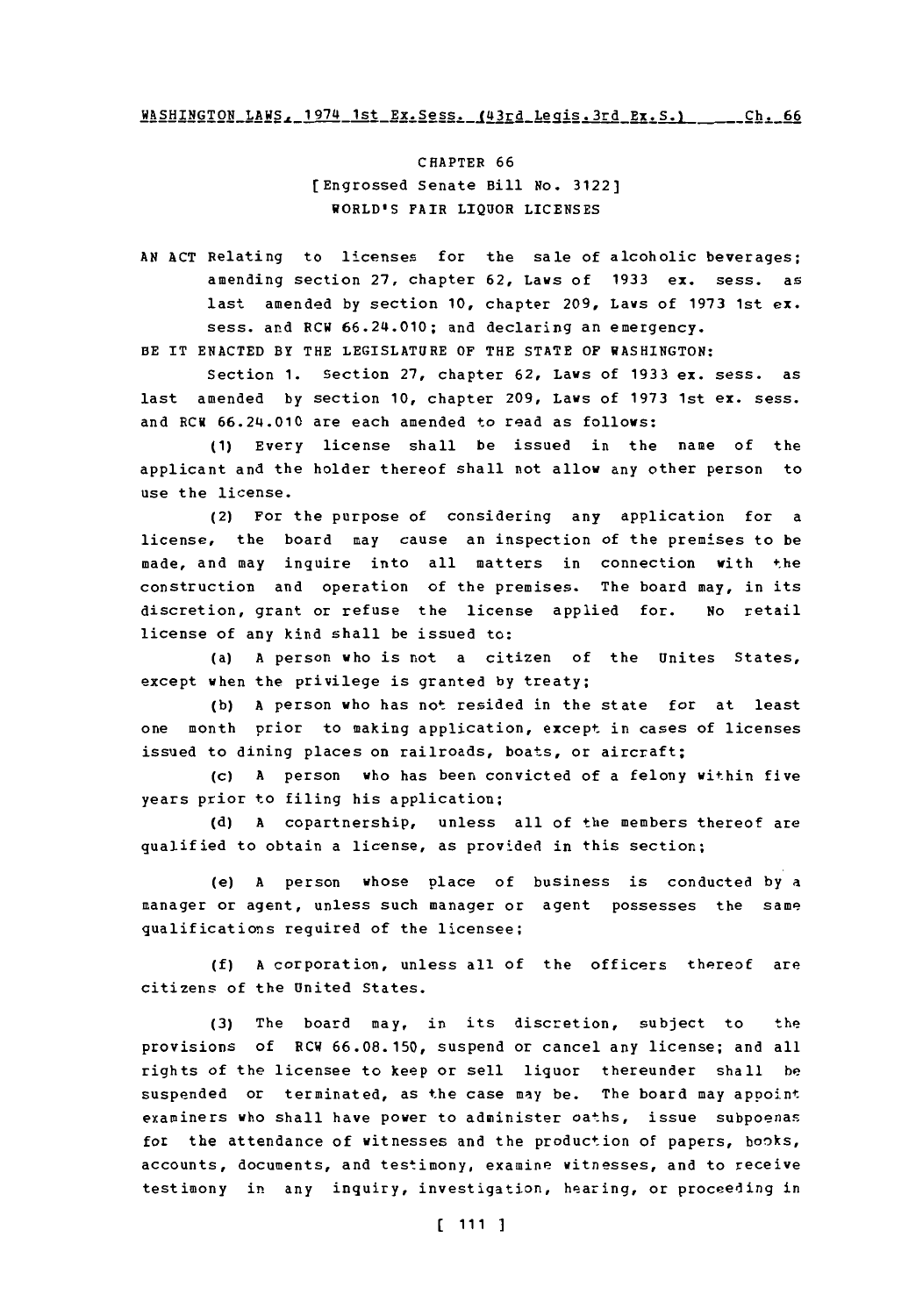# **Ch. 66 \_\_\_\_\_WASHINGTON LAWS, 1974 1st Ex. Sess. (43rd Legis.3rd Ex. S.)**

any part of the state, under such rules and regulations as the board may adopt.

Witnesses shall be allowed fees at the rate of four dollars per day, plus ten cents per mile each way. Fees need not be paid in advance of appearance of witnesses to testify or to produce books, records, or other legal evidence.

In case of disobedience of any person to comply with the order of the board or a subpoena issued **by** the board, or any of its members, or examiners, or on the refusal of a witness to testify to any matter regarding which he may be lawfully interrogated, the judge of the superior court of the county in which the person resides, on application of any member of the board or examiner, shall compel obedience **by** contempt proceedings, as in the case of disobedience of the requirements of a subpoena issued from said court or a refusal to testify therein.

(4) Upon receipt of notice of the suspension or cancellation of a license, the licensee shall forthwith deliver up the license to the board. Where the license has been suspended only, the board shall return the license to the licensee at the expiration or termination of the period of suspension, with a memorandum of the suspension written or stamped upon the face thereof in red ink. The board shall notify all vendors in the city or place where the licensee has its premises of the suspension or cancellation of the license; and no employee shall allow or cause any liquor to be delivered to or for any person at the premises of that licensee.

**(5)** Unless sooner canceled, every license issued **by** the board shall expire at midnight of the thirtieth day of June of the fiscal year for which it was issued: PROVIDED, That the foregoing expiration date shall not apply to class A. B. C. D. or H licenses issued for premises located on the site of any world exposition approved by the Bureau of International Expositions held in this state, and such licenses shall be valid without renewal for a period **2f two hundred days from and including the opening day of such** exposition, or from and including such earlier date specified by the applicant.

**(6)** Every license issued under this section shall be subject to all conditions and restrictions imposed **by** this title or **by** the regulations in force from time to time.

**(7)** Every licensee shall post and keep posted its license, or licenses, in a conspicuous place on the premises.

**(8)** Before the board shall issue a license to an applicant it shall give notice of such application to the chief executive officer of the incorporated city or town, if the application be for a license within an incorporated city or town, or to the board of county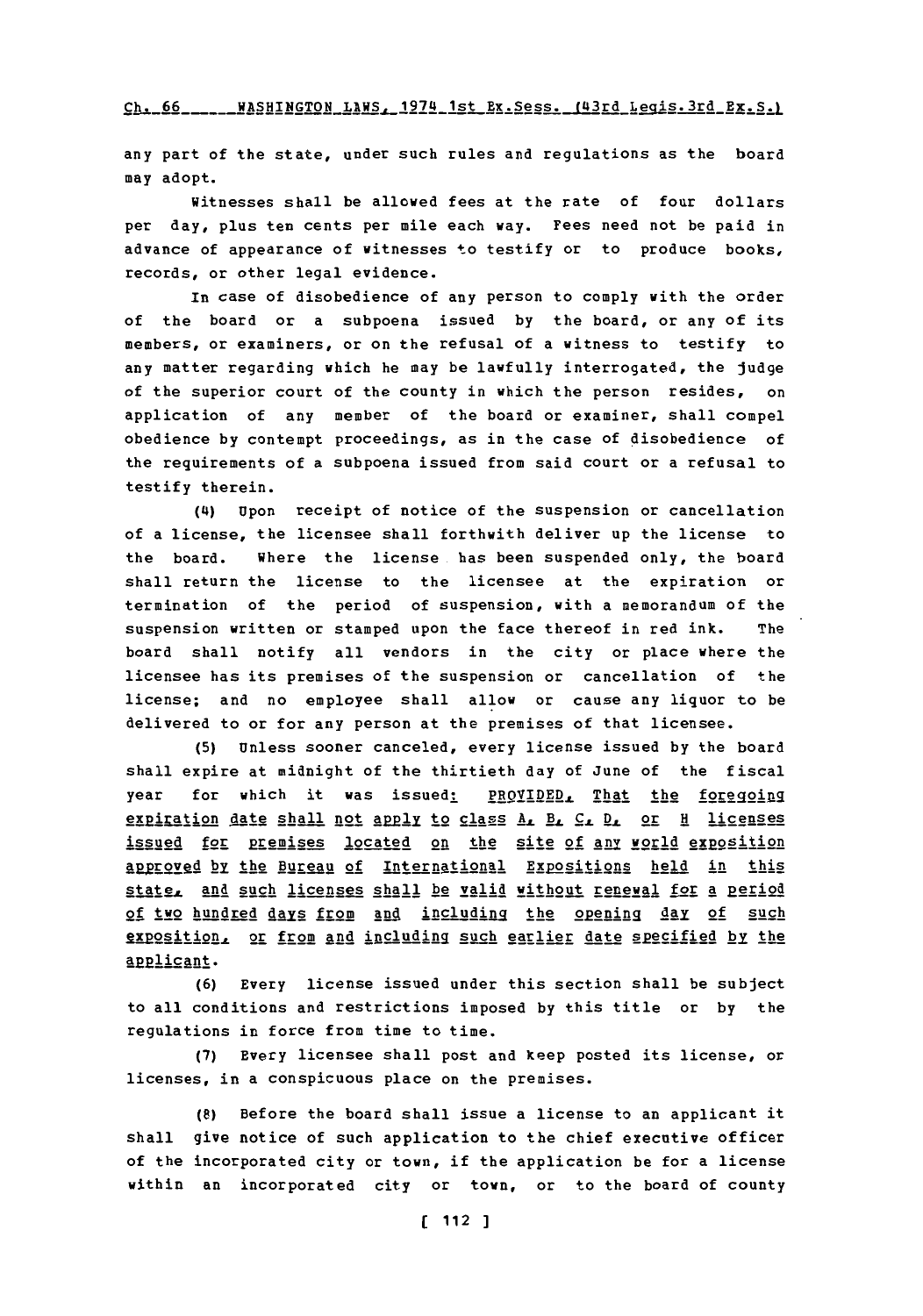### WASHINGTON LAWS. 1974 1st Ex. Sess. (43rd Legis.3rd Ex. S.) \_\_\_\_\_\_ Ch. 66

commissioners, if the application be for a license outside the boundaries of incorporated cities or towns; and such incorporated city or town, through the official or employee selected **by** it, or the board of county commissioners or the official or employee, selected **by** it, shall have the right to file with the board within twenty days after date of transmittal of such notice, written objections against the applicant or against the premises for which the license is asked, and shall include with such objections a statement of all facts upon which such objections are based, and in case written objections are filed, may request and the liquor control board may in its discretion hold a formal hearing subject to the applicable provisions of chapter 34.04 RCW, as now or hereafter amended. Upon the granting of a license under this title the board shall cause a duplicate of the license to be transmitted to the chief executive officer of the incorporated city or town in which the license is granted, or to the board of county commissioners if the license is granted outside the boundaries of incorporated cities or towns.

**(9)** Before the board issues any license to any applicant, it shall give due consideration to the location of the business to be conducted under such license with respect to the proximity of churches, schools and public institutions: PROVIDED, That ((en and after the effective date of this act<sub>7</sub>)) the board shall issue no beer retailer license class **A,** B, or **D** or wine retailer license class **C** covering any premises not now licensed, if such premises are within five hundred feet of the premises of any church, parochial, or taxsupported public elementary or secondary school measured along the most direct route over or across established public walks, streets, or other public passageway from the outer property line of the church or school grounds to the nearest public entrance of the premises proposed for license, unless the board shall receive written notice from an official representative or representatives of the schools and/or churches within five hundred feet of said proposed licensed premises, indicating to the board that there is no objection to the issuance of such license because of proximity to a school or church. For the purpose of this section, church shall mean a building erected for and used exclusively for religious worship and schooling or other activity in connection therewith.

**(10)** The restrictions set forth in the preceding subsection shall not prohibit the board from authorizing the transfer of existing licenses now located within the restricted area to other persons or locations within the restricted area: PROVIDED, Such transfer shall in no case result in establishing the licensed premises closer to a church or school than it was before the transfer.